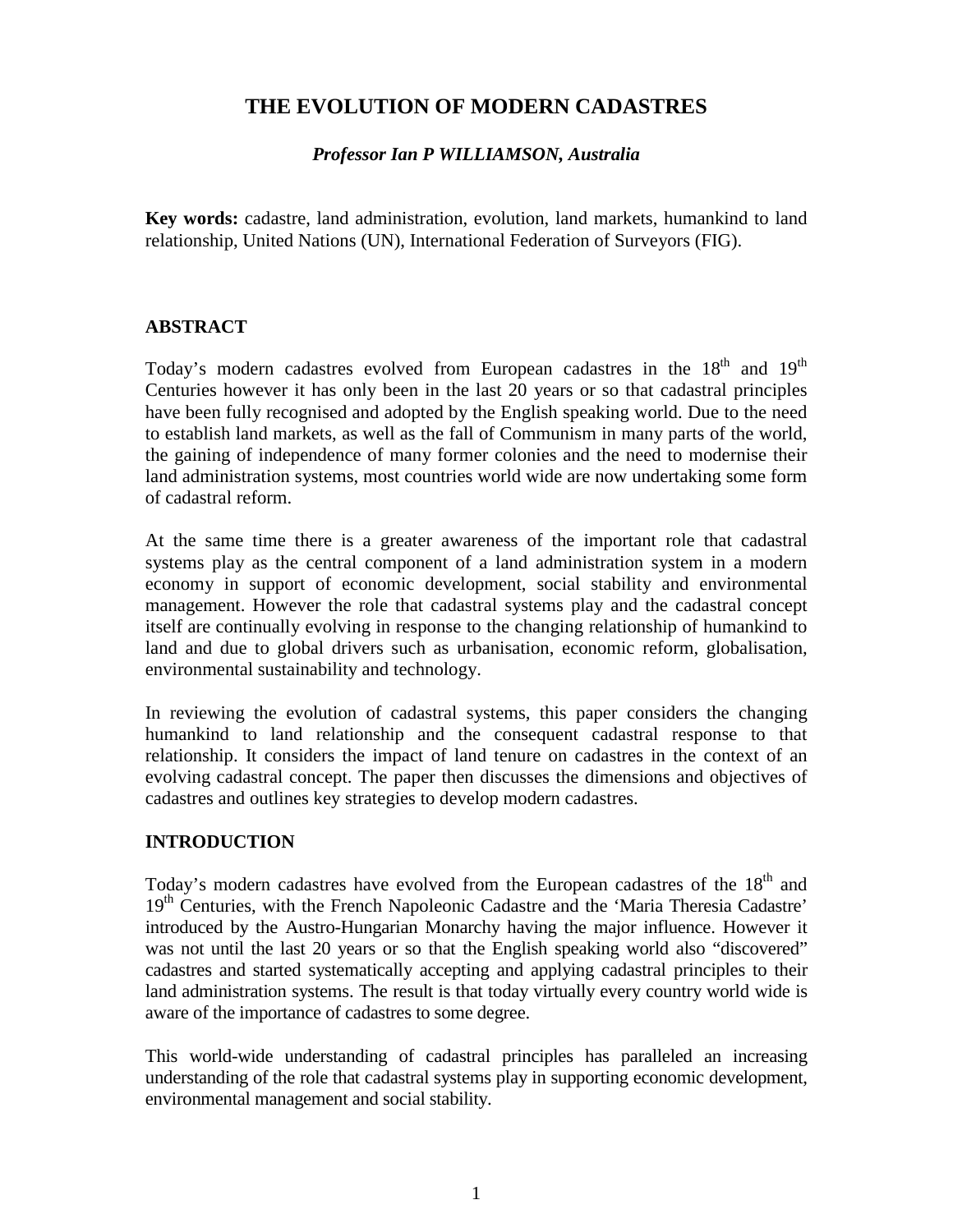The role of cadastres in documenting property rights and in supporting the operation of land markets has been increasingly utilised by The World Bank and other international finance and aid organisations during this period. The importance of cadastres in support of land markets gained momentum over the last two decades:

- with the collapse of the communist or command economies with the rush to establish market economies;
- with the fall of apartheid in Southern Africa and elsewhere;
- with the de-colonisation of many countries with their subsequent desire to establish land administration systems which served all society rather than an expatriate or local elite; and
- as a result of the promise of improved efficiency and effectiveness from technological innovation.

The considerable attention that land administration, and particularly the core cadastre, has received in recent times has resulted in a great deal of activity world-wide to better understand cadastral systems. There have been conferences, workshops, books, journal articles, academic courses and declarations on all aspects of cadastres (Williamson, 2000a). All this activity has improved our understanding of the cadastral concept and the role of cadastres in society. This paper provides an insight into the evolution of cadastral thinking over the last 20 years or so.

# **THE CHANGING HUMANKIND TO LAND RELATIONSHIP**

The key to understanding the evolution of modern cadastres is to recognise that cadastres, in one form or another, are an essential tool in administering the relationship between humankind and land. At the same time this relationship in almost every society is dynamic, albeit the relationship varies for almost every situation (Ting and Williamson, 1999 and Williamson and Ting, 2001). This continual change can be seen in the context of "Western" land tenure systems in Figure 1.



FIGURE 1: A Western view of the changing humankind to land relationship (Ting and Williamson, 1999)

A review of the dynamic humankind-land relationship (Ting and Williamson, 1999) shows that in a Western context, it may be classified into four broad phases as shown in Figure 2. This figure also shows the cadastral response to this changing relationship. In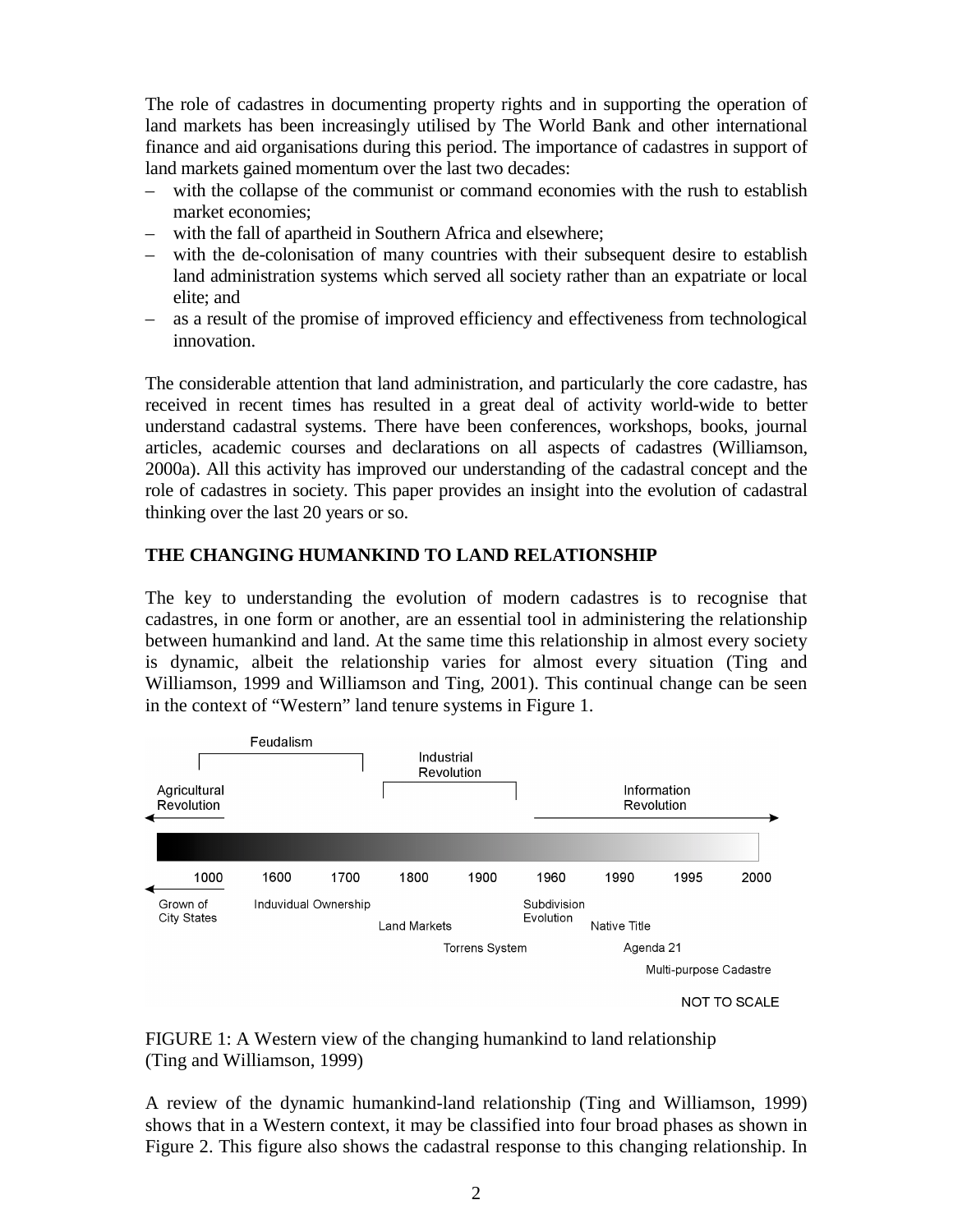simple terms the cadastral response in feudal times was primarily fiscal. A legal requirement was added to accommodate the growth of land markets and then a planning requirement was added as private land became scarce after World War II. Today land is seen as a scarce community resource with environmental and social considerations tempering the historic economic driver. As a result, cadastres are assuming a more multi-purpose role with the multi-purpose cadastre vision of the mid-1970s (NRC, 1983) starting to become a reality.

As a result of the increasing interest in cadastral systems, a number of statements, guidelines and declarations have been developed which assist in explaining the cadastral concept and which highlight its evolving nature (discussed later).



FIGURE 2: The cadastral response to the changing humankind to land relationships (Ting and Williamson, 1999)

# **THE IMPACT OF THE EVOLUTION OF LAND TENURES**

A shown in Figure 3, the traditional view of a cadastre is the recording of information about each individual parcel. Many cadastral systems emphasise the recording of "simple" private ownership rights with many systems still not recording public rights in the title register

However a cadastral system can record a wide range of complex rights, restrictions and responsibilities in land (UN-FIG, 1996). They can record partial rights and multiple rights. However it is only in the last 20-30 years that cadastral systems started to become more sophisticated in accommodating a wider variety of rights.

A useful introduction to land tenure in developing countries is found in the book titled "*Land Tenure in Development Cooperation – Guiding Principles"* produced by GTZ (1998).

For example the need to record strata or condominium rights (apartments) and associated common property in the cadastre is a relatively recent development in most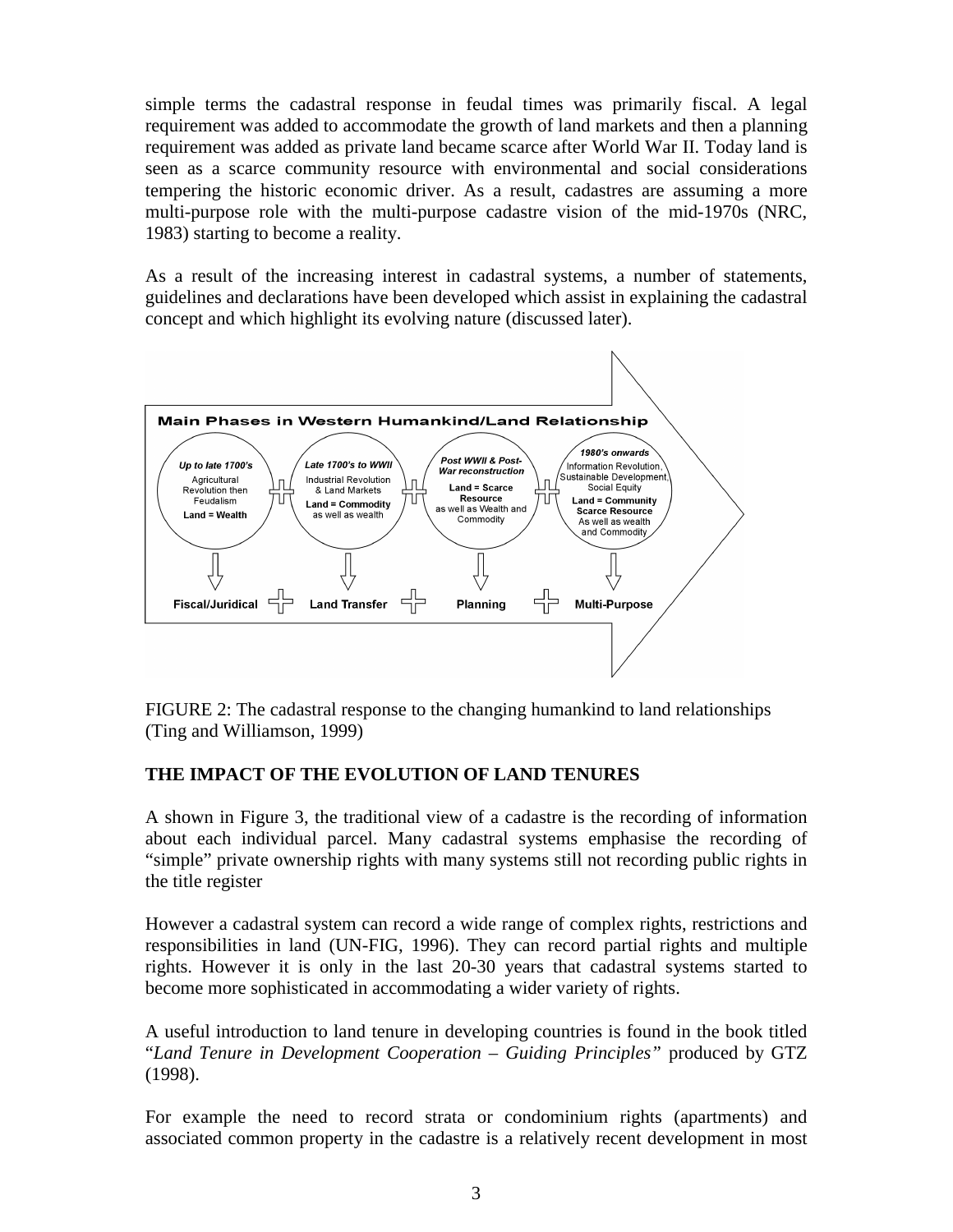western countries. Interestingly these new tenure relationships have much in common with the rights in a traditional African village compared with classic individual private rights in the Western sense. For example Strata Titles and Community Titles legislation in Australia uses approximate boundaries for individual parcels, individual owners have shares in the common property, and the individual owners comprise a Body Corporate and elect a Chairperson ("Chief") to manage the whole "village" and particularly the common property. If for example an owner wishes to grow some vegetables on the Common Property, the Body Corporate (or "Chief") can allocate some land and the person can grow the vegetables and own the results of their endeavors. When they have finished with the land it automatically returns to the Body Corporate. It is not uncommon for 50% or more of the population of a European country to live in apartments in this manner (although many rent, not own their apartment).

There are many variations on this theme in western countries which are usually not highlighted in the cadastral literature. For example almost every modern Western country has "trailer parks" on the outskirts of their major cities. The trailers are usually owned by the occupiers however they do not own the land although many pay local taxes. They do however have some form of tenure with the result it is difficult for them to be evicted in most countries without due process. These trailer parks could be considered the "slums" of the developed world since there are many analogies with the developing world.

This analogy is important to encourage flexibility in recording rights in land. This is particularly the case in the documentation of informal, illegal, slum or squatter settlements in developing countries.

This flexibility is also important when recording indigenous rights in the cadastre. In many cases indigenous peoples do not share the same cartographic knowledge as their western counterparts and as such different approaches are required when recording their rights, restrictions and responsibilities (including the difficult consideration of their sacred sites).

The reality is that in all countries there is a range of tenures that can and should be recorded in a cadastre, if and where appropriate.

If the fundamental needs resulting from of the relationship of humankind to land are addressed (primarily access to land and security of tenure) in the cadastre as a first priority, a more flexible approach to recording boundaries is also easily accepted. For example the use of Qualified titles and boundaries "limited as to survey" are useful low cost approaches for establishing a cadastre. In many cases a property can simply be identified by its street address (without survey) on a very approximate index plan as long as its boundaries are well defined by occupations. The Malaysian system is an excellent example of the use of Qualified Titles which are issued for all intents and purposes without survey.

# **THE EVOLVING CADASTRAL CONCEPT**

While there has been a considerable amount of documentation on or reference to cadastres for much of the  $20<sup>th</sup>$  Century, especially in Europe, there continues to be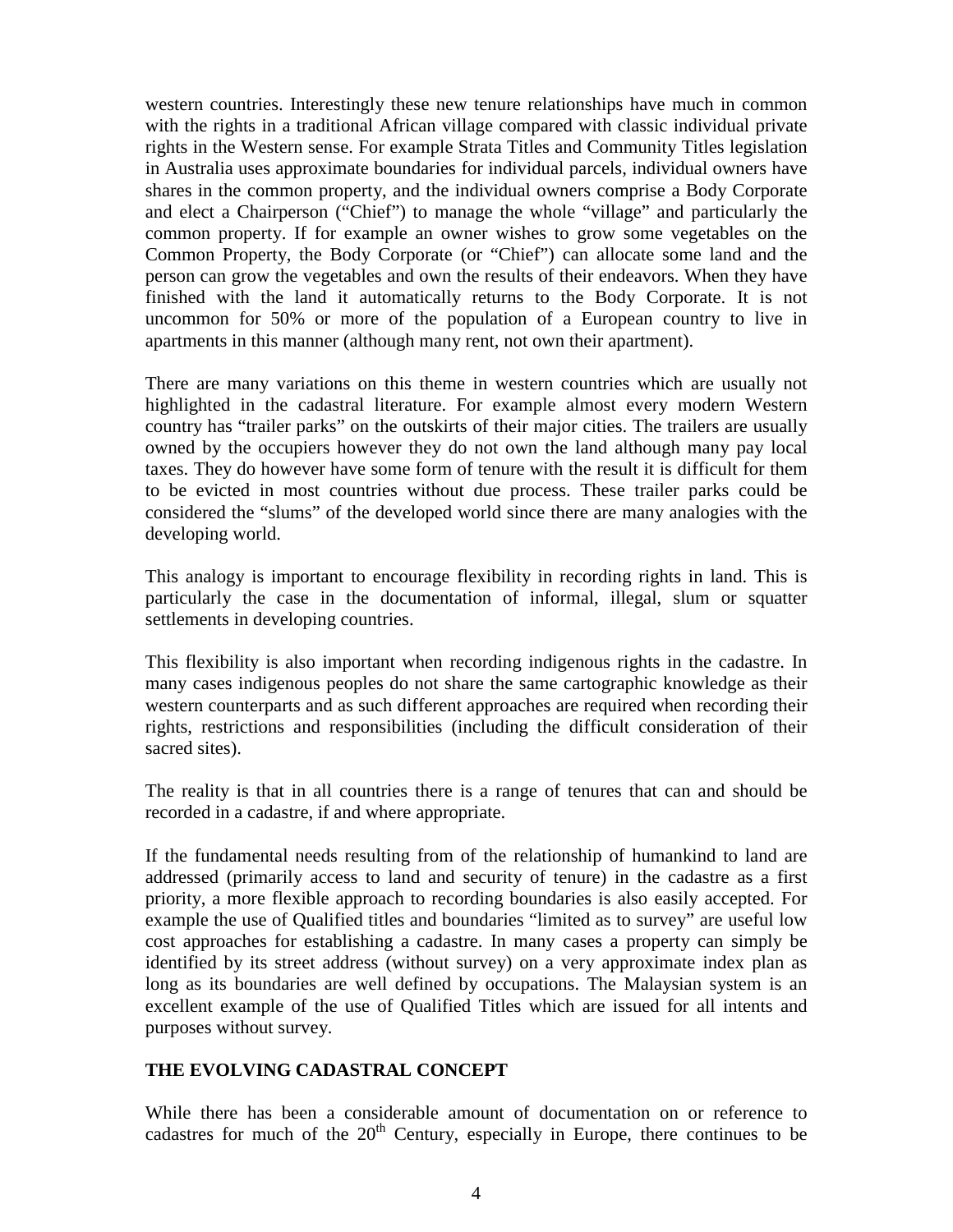considerable debate as to what constitutes a "cadastre". To some degree what constitutes a "cadastre" is in the eyes of the beholder. To attempt to clarify the concept the International Federation of Surveyors established a working group in 1992 to develop a "Statement on the Cadastre" (FIG, 1995). The statement defined a cadastre as

"…a parcel based and up-to-date land information system containing a record of interests in land (e.g. rights, restrictions and responsibilities). It usually includes a geometric description of land parcels linked to other records describing the nature of the interests, and ownership or control of those interests, and often the value of the parcel and its improvements." The FIG cadastral concept is shown diagrammatically in Figure 3.

While the FIG Statement on the Cadastre was important, it did not fully recognise the role that cadastres play in the operation of land markets. As a result, the United Nations with the support of the FIG developed the "Bogor Declaration on Cadastral Reform" (UN-FIG, 1996). The Bogor Declaration proposed the development of "… modern cadastral infrastructures that facilitate efficient land and property markets, protect the land rights of all, and support long term sustainable development and land management". It also



FIGURE 3: Cadastral Concept (FIG, 1995)

established principles for re-engineering cadastral systems.

Importantly the Declaration stated that a cadastral infrastructure "… can support a vast array of legal, technical, administrative and institutional options in designing and establishing an appropriate cadastral system, providing a continuum of forms of cadastre ranging from the very simple to the very sophisticated. Such flexibility allows cadastres to record a continuum of land tenure arrangements from private and individual land rights through to communal land rights, as well as having the ability to accommodate traditional or customary land rights." Further it stated that "…The success of a cadastral system is not dependent on its legal or technical sophistication, but whether it protects land rights adequately and permits those rights to be traded (where appropriate) efficiently, simply, quickly, securely and at low cost. However if the resources are not available to keep the cadastral system up-to-date then there is little justification for its establishment." (UN-FIG, 1996)

As mentioned the English speaking world did not fully embrace the cadastral concept until the late 1970s or early 1980s (McLaughlin 1975; NRC, 1983; Williamson, 1983; Dale and McLaughlin, 1986). However many of the basic principles were adopted much earlier, especially cadastral surveying principles (Dale, 1976; Binns and Dale, 1995; Dowson and Sheppard, 1953). The 1990s has seen many more books, articles and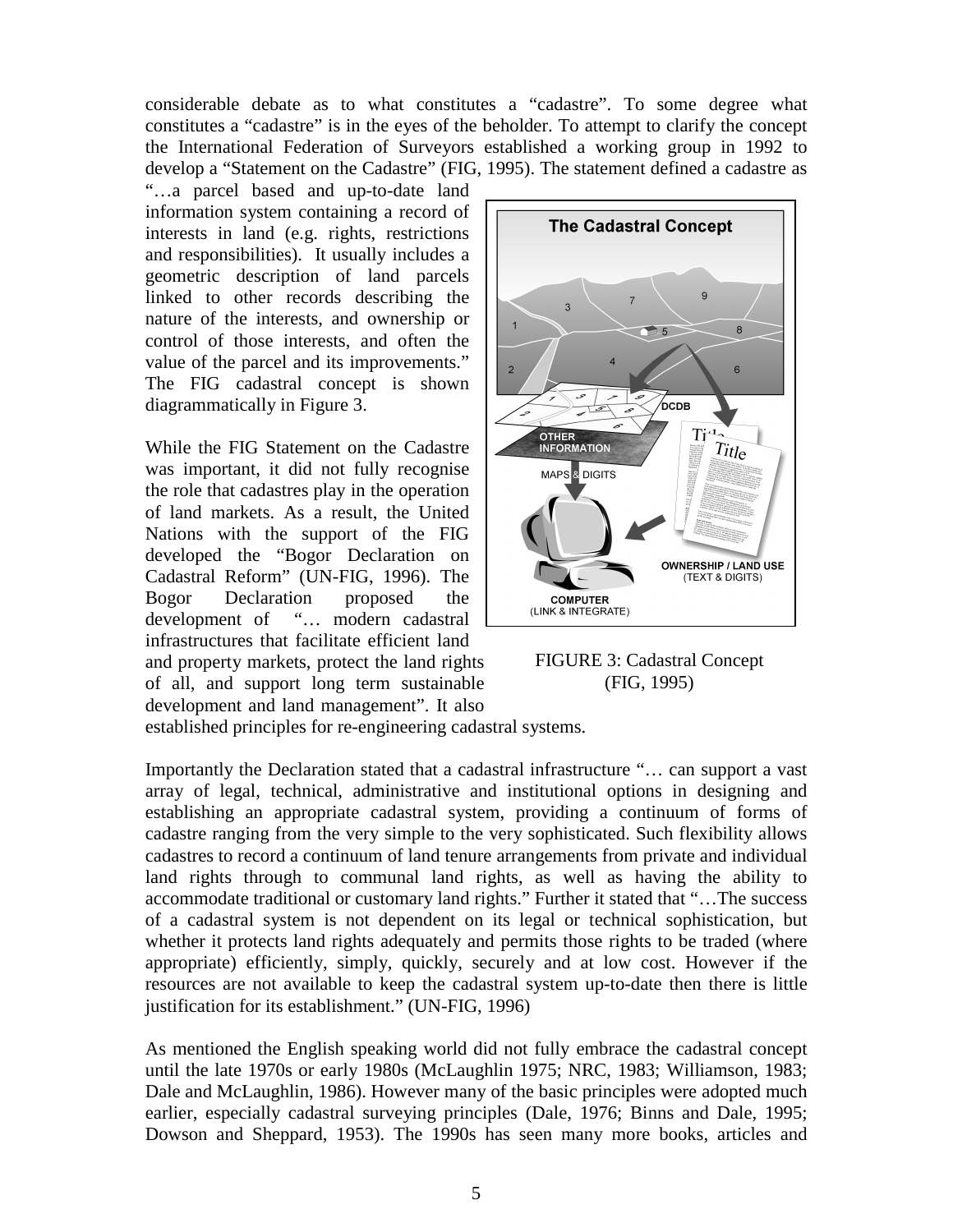conferences concerned with cadastral systems and cadastral reform, such as the Cadastral Reform Conferences at the University of Melbourne in 1990 and 1992 (also see Larsson, 1991; Dale and McLaughlin, 1999).

With the collapse of the Communist regimes in Eastern and Central Europe, the United Nations Economic Commission for Europe (UNECE) recognised the need for guidelines to assist countries to establish cadastral systems in support of land markets. The UNECE established a Meeting of Officials of Land Administration (MOLA) to develop the Land Administration Guidelines (UNECE, 1996). Due to the importance of land administration in supporting market economies, MOLA has now been upgraded to the Working Party on Land Administration (WPLA).

As a result of the continuing debate as to what constitutes a "cadastre", particularly in Europe, the UNECE adopted the term "land administration" instead of "cadastre". MOLA defined land administration as "the process of determining, recording and disseminating information about the tenure, value and use of land when implementing land management policies" (UNECE, 1996). In this context land administration is considered to include land registration, cadastral surveying and mapping, fiscal, legal and multi-purpose cadastres and parcel based land information systems, and in many systems, information supporting land use planning and valuation/land taxation systems. For the purposes of this paper the term "cadastre" will be used to describe the core land administration functions of land registration, cadastral mapping, a computerised parcel based information system together with the information and communication technologies associated with maintaining and accessing the cadastre.

At the same time, the FIG continues to investigate cadastral issues in its Commission 7 (Cadastre and Land Management) (see www.fig.net). In 1994 the Commission established a Working Group to describe a future cadastre in 20 years (Cadastre 2014) (Kaufmann and Steudler, 1998). Cadastre 2014 recognises the changing relationship of humankind to land, the changing role of governments in society, the impact of technology on cadastral reform, the changing role of surveyors in society and the growing role of the private sector in the operation of the cadastre. Importantly Cadastre 2014 emphasises the importance of cadastres being complete and including all public as well as private rights in the cadastre.

Cadastral reform and associated land titling and land administration projects today still emphasise the key role of documenting individual private rights in support of land markets. However there is a growing recognition in many countries, in organisations such as the United Nations and The World Bank, and with land administration practitioners, that land administration, and particularly the core cadastral system, has an equally important role in supporting sustainable development objectives, rather than the traditionally narrow focus on land markets (Wiebe and Meinzen-Dick, 1998). This resulted in the development of the joint United Nations-FIG Bathurst Declaration on Land Administration for Sustainable Development (UN-FIG, 1999; Williamson *et al,* 2000).

The Bathurst Declaration concluded that "most land administration systems today are not adequate to cope with the increasingly complex range of rights, restrictions and responsibilities in relation to land, which are influenced by such factors as water,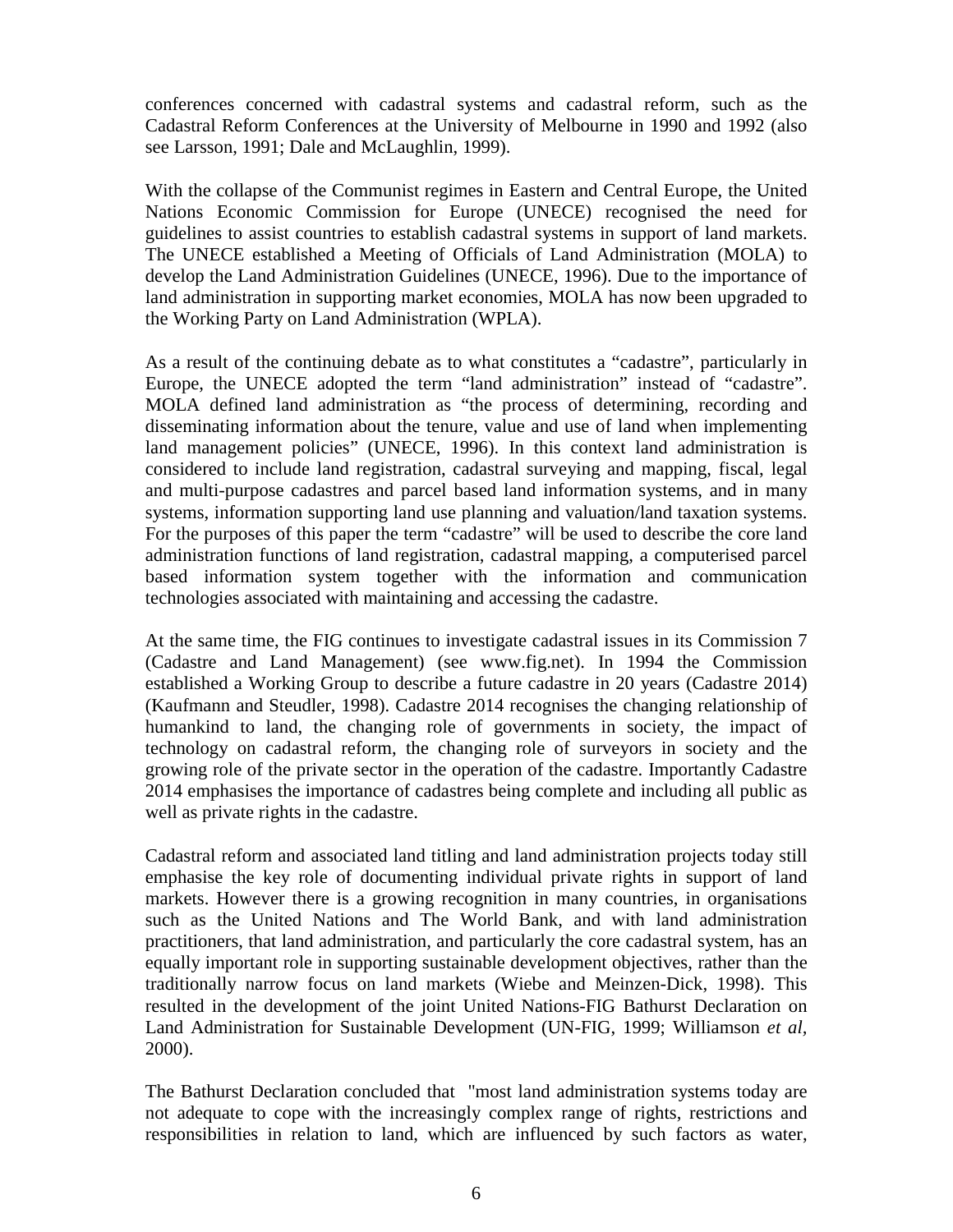indigenous land use, noise and pollution". In short, land information and land administration systems need to be re-engineered and to evolve to face the increasing complexity of the humankind-land relationship. They will need to play a fundamental role in facilitating and supporting the complex decision making that is integral to sustainable development as shown in Figure 4. In short sustainable development is just rhetoric without appropriate land administration systems. (UN-FIG, 1999)



FIGURE 4: Land administration paradigm (UN-FIG, 1999)

Another useful article exploring this evolution is by Enemark (2000).

# **THE DIMENSIONS OF CADASTRE**

In designing a cadastral reform strategy it is first important to recognise that almost every country will require *a range of different strategies depending on the relationship of humankind to land* in each individual region in the specific country. In simple terms these arrangements include:

- Cities and urban areas, where active land markets operate on titled land,
- Cities and urban areas, occupied by informal settlements (squatter, illegal or low cost systems outside the formal or regulatory structures),
- High value agricultural lands which are titled and are part of the formal land market,
- Private untitled lands in rural areas and villages,
- Informal or illegal settlements in rural areas, especially in government forests,
- Lands which are subject to indigenous rights,
- Lands in all categories which are the subject of claims from previously dispossessed persons, and
- Government or state lands, reserves and forests and usually many other forms of common property

To some degree these categories are common to all developing (and many developed) countries.

The second consideration is that the relationship of humankind to land is dynamic with the result that there is *an evolution in the each of these categories*. None of these relationships stay the same in the long term. They are affected by the impact of the global drivers on the relationship of humankind to land such as sustainable development, urbanisation, globalisation, localisation, economic reform and environmental management. As a result a different land administration response is required for each area or situation, within an overall national vision or strategy. The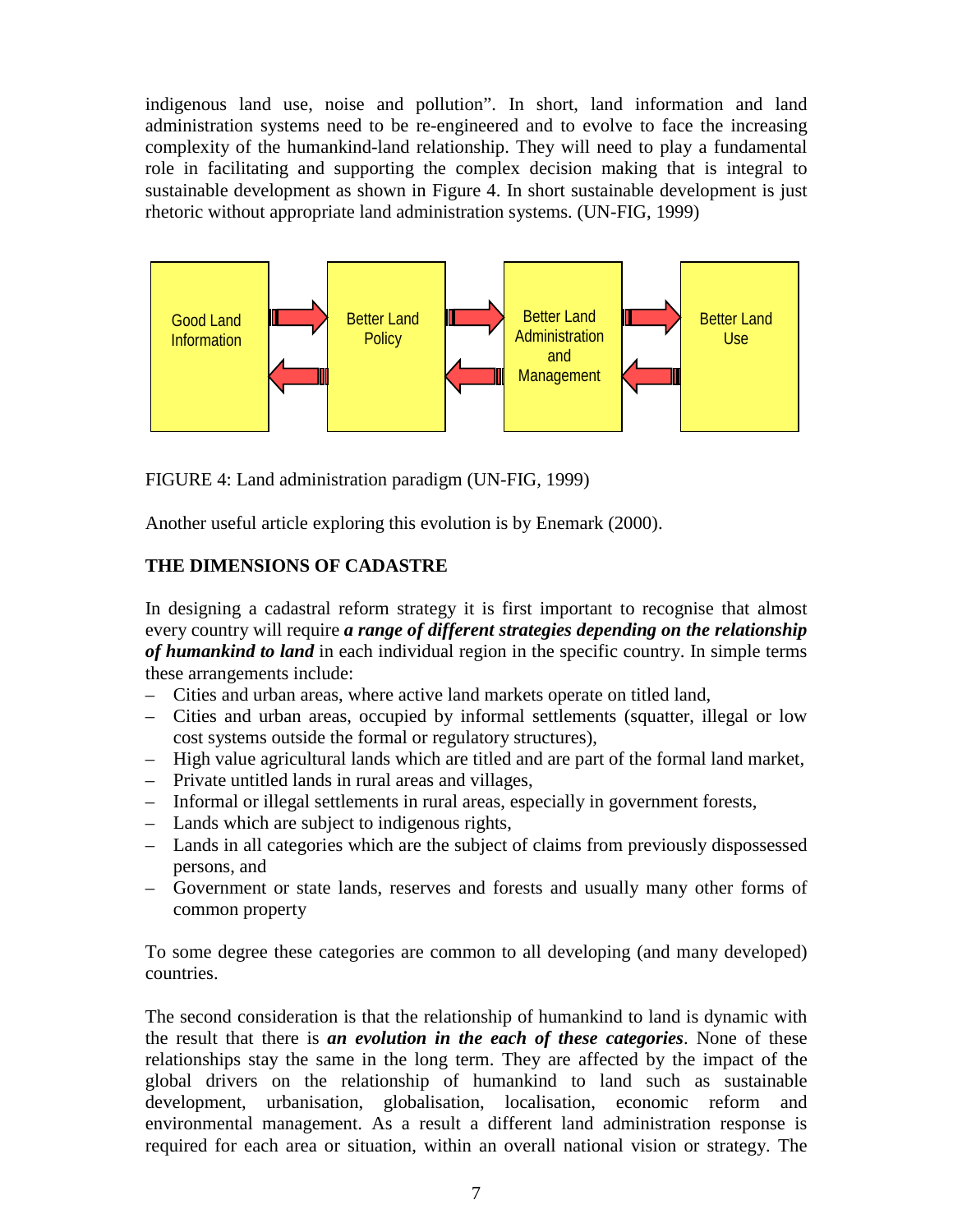categories of land tenure can be considered a continuum of land tenure relationships in a country where to some degree tenures evolve from undocumented customary or informal tenures to documented or formal individual private rights.

Third, the stage of development of the specific country has a major influence on the appropriate form of land administration response, and what is considered "best practice" for the individual country. As an example, in simple terms in the Asian-Pacific area there are four general categories of countries:

- Developed countries, such as Japan, Korea, Australia, New Zealand and Singapore,
- Newly industrialised countries or countries in transition, such as PRC, Indonesia, Thailand, Malaysia and the Philippines,
- Countries at an early stage of development such as Vietnam and Laos, and
- Island states such as Fiji, Tonga and Vanuatu.

While each country has different development priorities, those in each group do share some similar priorities. A complication is that many countries do not fit easily into these categories with some countries having aspects of all categories. But in general the stage of development overall of an individual country does significantly influence the choice of which land administration strategies are adopted.

The combination of all these factors determine or at least strongly influence the specific strategy or strategies adopted in reforming or establishing the land administration system. These strategies draw on the land administration "tool box" for their institutional, legal, technical and administrative solutions.

For example there is a whole range of surveying and mapping technologies and approaches depending on what is the stage of development of the country and what is the major relationship of humankind to land which is being surveyed or mapped. These options include sporadic and systematic approaches, graphical and mathematical surveys, different positioning technologies such as satellite positioning or scaling off photomaps, different mapping technologies such as satellite images, photomaps, topographic mapping and simple cadastral maps.

In addition there is a range of options for recording land tenure relationships. There are government guaranteed land titles, deeds registration systems, title insurance systems, qualified titles (both to boundaries and title), individual ownership and communal or customary ownership.

For all these arrangements there are a range of technologies which are again strongly influenced by the wealth and development of the country. For example whether titles or deeds and cadastral maps will be computerised or held as paper records or whether the Internet or even wireless technologies can be utilised to access land records.

Institutional arrangements are influenced by the same factors; whether the system is decentralised, deconcentrated or centralised; or based on the level of education and training in a country. For example if a country such as Indonesia wished to have a land administration system supported by a land title and cadastral surveying system similar to Australia, this could possibly require 40,000 professional land surveyors and 30 or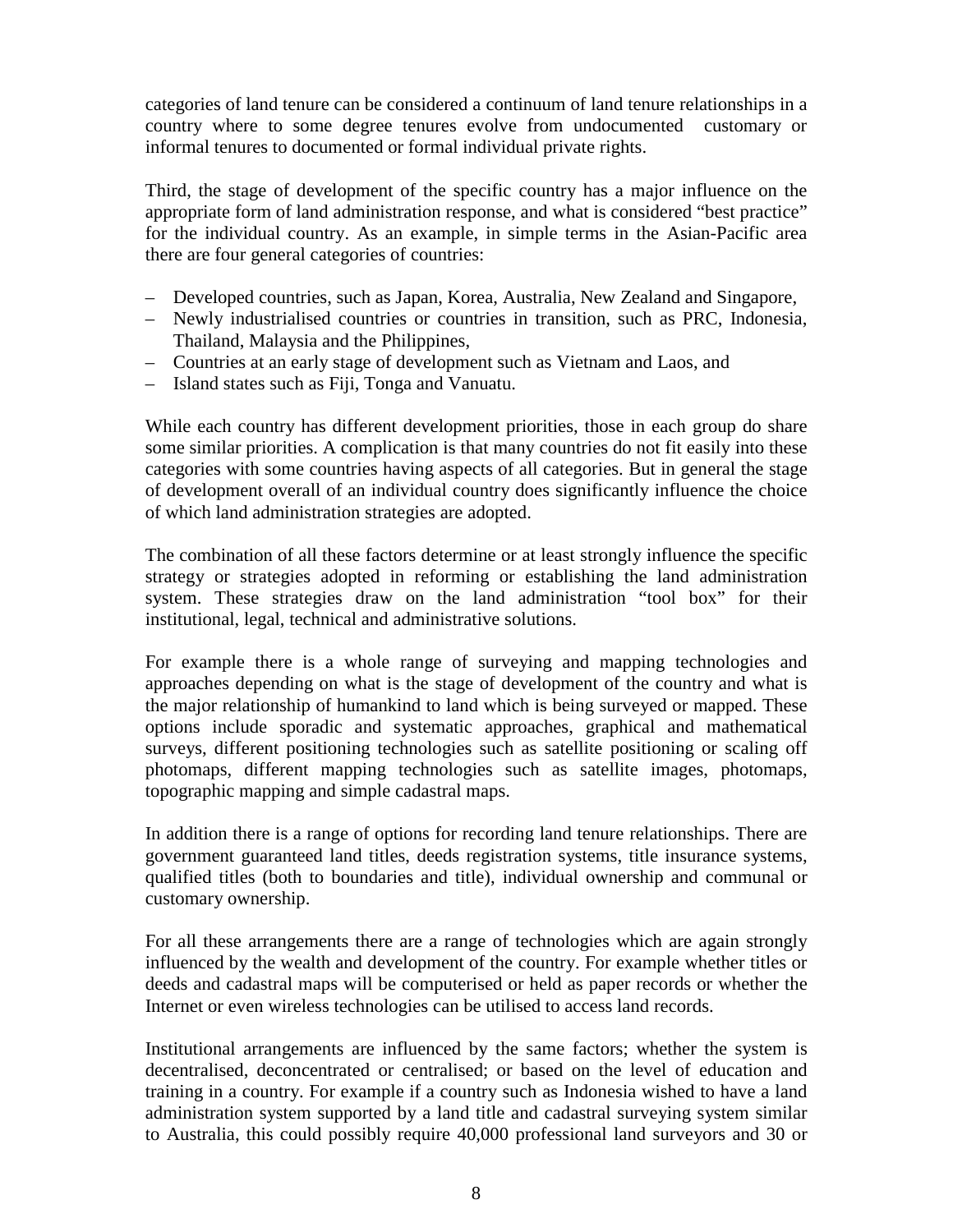more university programs educating professional surveyors (based on Steudler *et al,*1997). Clearly this is not realistic in the short to medium term and as a result this reenforces the need to develop appropriate solutions matched to the stage of development and specific requirements of the individual country.

The cadastral options can be considered under the following headings (Williamson, 2000a):

- Land policy options
- Land tenure options
- Adjudication options
- Institutional options
- Management options
- Spatial data infrastructure options
- Technical options
- Human resource development options

#### **THE OBJECTIVE OF CADASTRES**

Over the last 20-30 years the development of new or improved cadastral systems have had a focus on the adjudication of individual private rights, primarily in support of the establishment of a land market (Deininger and Binswanger, 1999; de Soto, 1989 and 1999). This focus is too narrow. Over the last decade there has been an increasing focus on the documentation of public rights as well (including in forests), specifically to meet environmental sustainability objectives (Wiebe and Meinzen-Dick, 1998). At the same time there is also a growing body of knowledge on the social benefits of providing access to land and security of tenure (UNCHS, 2000).

The broadening role of cadastres can be seen in the objectives of the current Greek National Cadastral Project (USD2+ billion over about 20 years) (Grant and Williamson, 2001) and the objectives for establishing cadastres in Central European Countries in support of accession to the EU (Bogaerts and Williamson, 2001).

In the case of the Greek cadastre the primary objectives are:

- a) Security of tenure of private rights and the operation of an efficient land market (the ability to buy, sell, lease and mortgage private rights in land);
- b) The determination of state lands (forests and coastal zone) and all public rights;
- c) The establishment of a large scale  $(1:1,000)$  in uban and  $1:5,000$  for the whole country) cadastral infrastructure for Greece which will facilitate planning, land valuation, equitable land tax and sustainable environmental management.
- d) The establishment of a 1:5,000 digital orthophoto map base for the nation

Figure 5 shows a framework explaining the role cadastres play in the accession of Central European Countries to the European Union. Importantly the framework links the establishment and maintenance of a Common Agricultural Policy, institution building, the establishment of a free market, the protection of human rights and the support of environmental sustainability to the cadastre.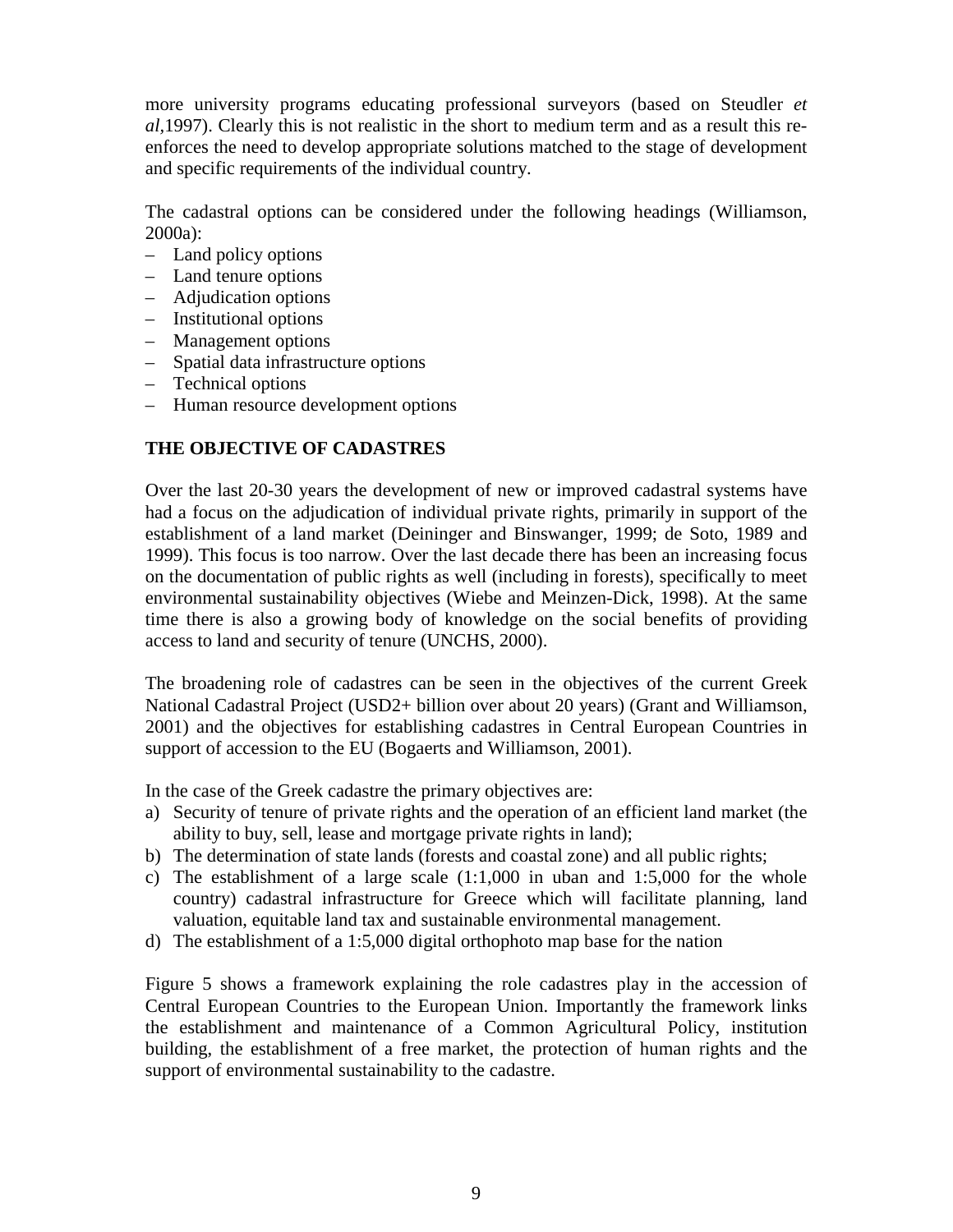

FIGURE 5: Framework showing the role of a cadastre in the accession of Central European Countries to the European Union (Bogaerts and Williamson, 2001)

# **KEY CADASTRAL REFORM STRATEGIES**

There are many books and articles written about cadastral and land administration "best practice" (refer to the references for examples), however a number of key cadastral reform issues or strategies stand out in recent years based on the author's experience, as discussed below.

- 1. The determination of a national land administration vision which incorporates the central role of the cadastre. The vision should address issues of private and public rights, land markets, natural resource management, environmental sustainability, access to land information in support of a civil society, and planning and land taxation issues. In most countries there is a lack of a clearly defined national land administration vision and strategy with agreed targets. This results in an uncoordinated and piecemeal approach to developing cadastral systems.
- 2. A lack of capacity to develop appropriate land administration systems, particularly in the cadastral, legal and information technology areas. While there are often many well-trained technical surveyors and lawyers, their training has usually not been on building modern land administration systems, and particularly modern cadastral systems. Also the very multi-disciplinary nature of cadastre (surveying, mapping, law, valuation, planning, administration, natural resource and environmental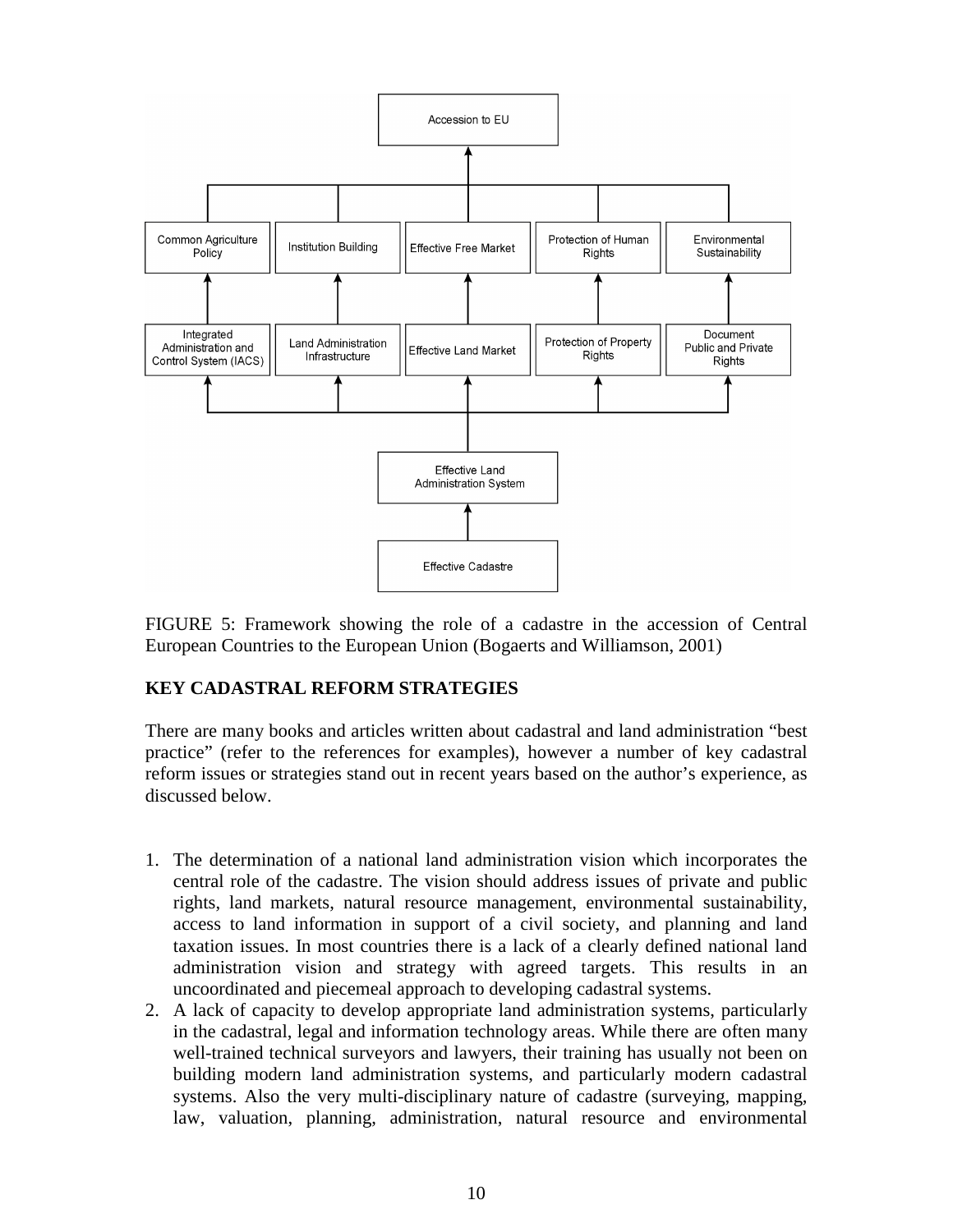management, public policy) means that it has been difficult to establish education and training programs to support the establishment of appropriate cadastral systems.

- 3. Recognition that all cadastral systems including legislation, regulations, government, profesional and private sector institutions, technical standards and directions *continue to evolve in perpetuity.*
- 4. Land administration reform should focus on *processes* such as adjudication, land transfer and mutation (subdivision and consolidation), rather than on institutions, legal and regulatory frameworks or specific activities such as land registration or cadastral surveying and mapping.
- 5. Many developing countries or countries in transition have been encouraged to develop a comprehensive multi-purpose cadastre at one time, before a simple cadastre of basic property rights has been created. There is little recognition of the difficulties and time required to create even a basic cadastre. It has taken about 200 years for most developed countries to establish their land markets and land administration infrastructure, and yet most still do not have multi-purpose cadastral systems. A key to success is to start *simple* but incorporate sufficient components to allow the system to evolve and grow to serve multi-purpose uses in the future.
- 6. There is often lack of appreciation that building a land administration infrastructure with an efficient cadastre at the core is a long term strategy. There are few short cuts. Establishing a cadastre is hard work which requires political support, leadership, experience and dedication over a long period.
- 7. Cadastral systems are often established in isolation to other government organisations for political and financial reasons. Cadastral systems are a core infrastructure of government and society. The cadaste is the central component of a national and/or state spatial data infrastructure (Williamson *et al,* 1998). A key to success is the establishment of partnerships with other agencies, particularly at the local government level.

#### **CONCLUSION**

The key to the success of establishing modern cadastres is to remember that they are continually evolving in response to the changing humankind to land relationship, that they must be driven by the needs of users and that they "… are not ends in themselves. They support effective land markets, increased agricultural productivity, sustainable economic development, environmental management, political stability and social justice." (UN-FIG, 1996)

#### **ACKNOWLEDGEMENT**

I am grateful for the support of the University of Melbourne, the Delft Technical University of Technology and the Spatial Data Infrastructure and Cadastral Research Group at the University of Melbourne in the preparation of the article. (www.geom.unimelb.edu.au/research/SDI\_research/)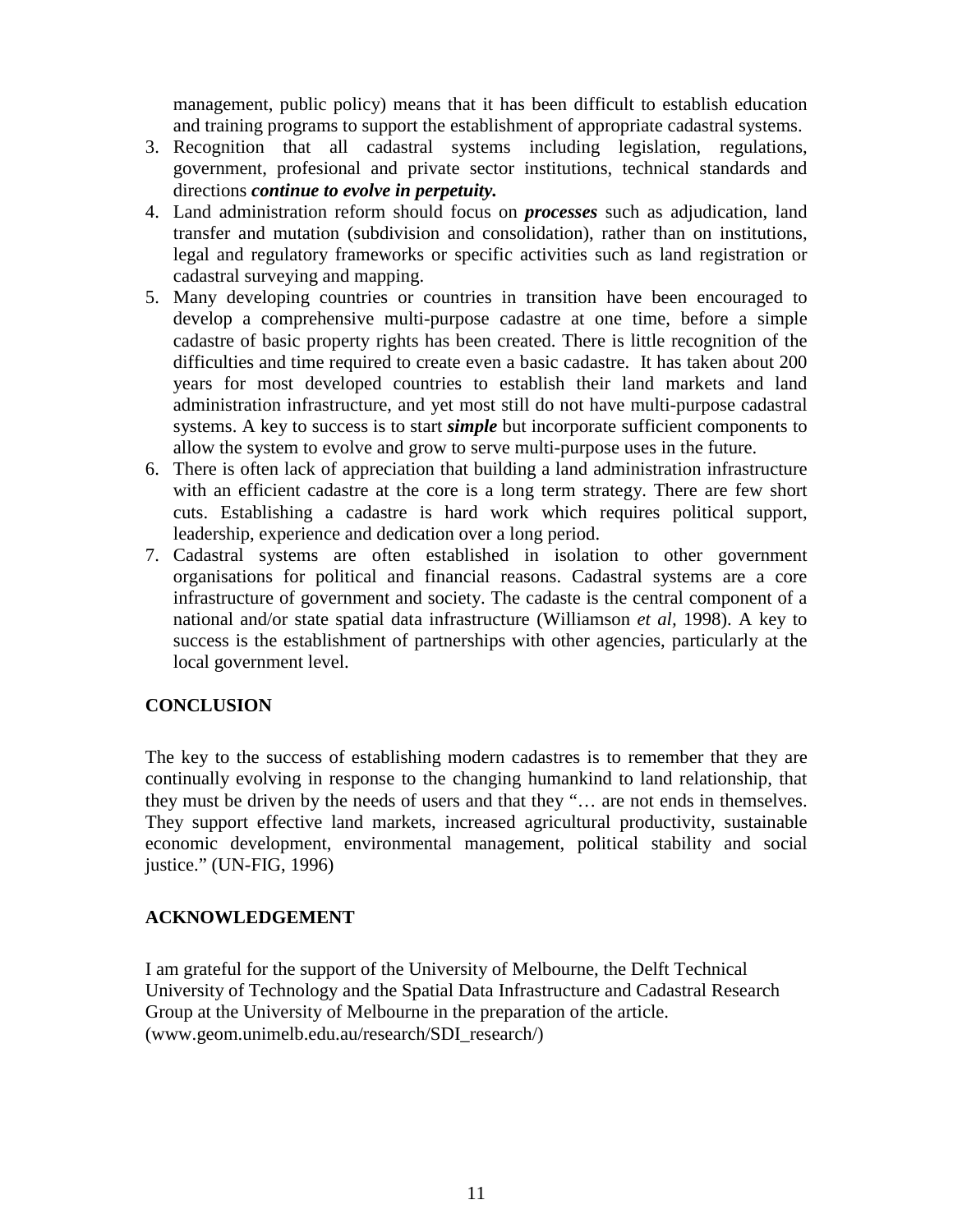#### **REFERENCES**

Bogaerts, T. and Williamson, I.P. 2001. The role of land administration in the accession of Central European countries to the European Union. Submitted to the *Journal of Land Use Policy*, 29p.

Binns, Sir Bernard O. and Dale P.F. 1995. Cadastral surveys and records of rights in land. Based on the 1953 study by Sir Bernard O. Binns, revised by Peter F. Dale. FAO Land Tenure Studies 1, UNFAO Rome.

http://www.fao.org/icatalog/book\_review/giii/land1-e.htm (accessed 7 August, 2000).

Dale, P.F. 1976. *Cadastral Surveys within the Commonwealth*. HMSO

Dale, P.F. and McLaughlin, J.D., 1986. *Land Information Management*.

Dale, P.F. and McLaughlin, J.D., 1999. *Land Administration*. Oxford University Press. De Soto, Hernando, 1989. *The Other Path: the invisible revolution in the Third World.* Harper and Row, New York.

De Soto, Hernando, 1999. *The Mystery of Capital.* Basic Books, New York.

Deininger, K. and H. Binswanger, 1999. The evolution of the World Bank's Land Policy: Principles, Experience, and Future Challenges. *The World Bank Research Observer* **14**(2) (August, 1999), 247-76.

Dowson, E. and V.L.O. Sheppard 1956. *Land Registration*. HMSO, London.

Enemark, S. 2000. Ejendomregistrering og arealforvaltning i et globalt perspektiv (Land Registration and Land Management in a Global Perspective) in Sorensen, Esben Munk (ed): Ejendomsendringer i det tyvende aarhundrede (Property Development in the 20th Century), The Danish Association of Chartered Surveyors, Copenhagen, 365-385.

FIG, 1995. *Statement on the Cadastre.* Report prepared for the International Federation of Surveyors by Commission 7 (Cadastre and Land Management). http://www.fig7.org.uk/ Accessed 15 August, 2000.

Grant, D.M. and Williamson, I.P. 2001. Hellenic Cadastre – genesis and development. Paper presented to *CONSAS 2001*, Cape Town, South Africa, 12-14 March, 2001, 20p.

GTZ, 1998. *Land Tenure in Development Cooperation – Guiding Principles.* Gesellschaft fur Technische Zusammenarbeit (GTZ) GmbH, Eschborn. Published by Universum Verlagsanstalt, GmbH, KG, Wiesbaden, Germany. Also see http://www.gtz.de/.

Kaufmann, J. and Steudler, D. (1998) *Cadastre 2014: A Vision for a Future Cadastral System* (Rheinfall, Switzerland: FIG). http://www.swisstopo.ch/fig-wg71/ Accessed 5th September, 1999.

Larsson, G. 1991. *Land Registration and Cadastral Systems*. New York: Longman Scientific and Technical.

McLaughlin, J.D., 1975, *Design, Development and Implementation of the Multi-Purpose Cadastre*, University of Wisconsin-Madison, PhD thesis.

NRC, 1983, *Procedures and Standards for a Multipurpose Cadastre*. Panel on a Multipurpose Cadastre, National Research Council, Washington D.C, National Academy Press.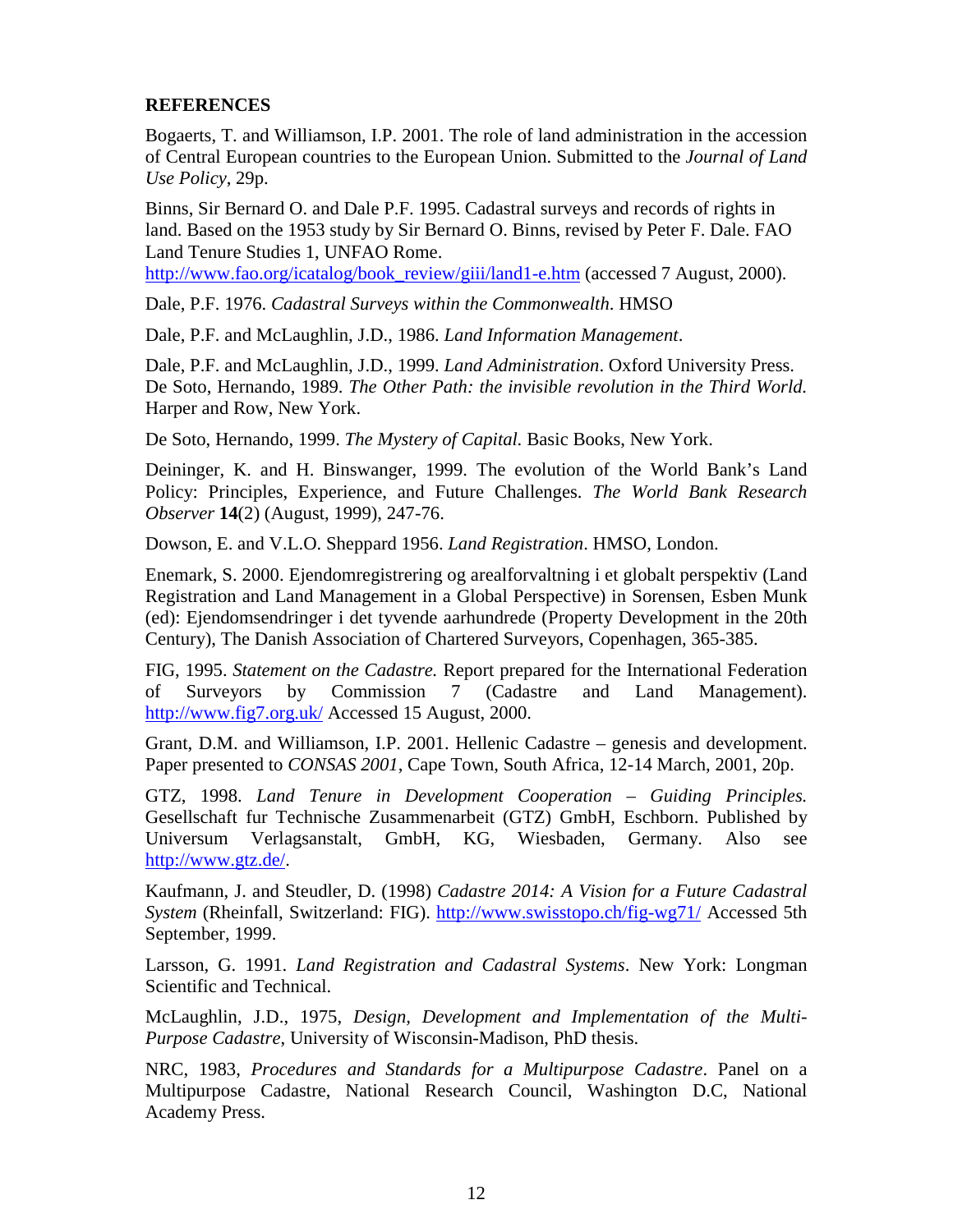Steudler, D., Williamson, I.P., Kaufmann, J. and Grant, D.M. 1997. Benchmarking Cadastral Systems. *The Australian Surveyor*. 42(3) 87-106. Accessed 17 August, 2000 http://www.sli.unimelb.edu.au/research/publications/IPW\_publ.html

Ting, L. and Williamson, I.P. 1999. Cadastral Trends: A Synthesis. *The Australian Surveyor*, 4(1) 46-54.

UNCHS, 2000. *Global campaign for secure tenure – implementing the HABITAT Agenda: adequate shelter for all.* Accessed 5 January 2001 http://www.unchs.org/.

UNECE,1996. *Land Administration Guidelines. Meeting of Officials on Land Administration*, UN Economic Commission for Europe. ECE/HBP/96 Sales No. E.96.II.E.7, ISBN 92-1-116644-6. WWW accessed 5th September, 1999 http://www.sigov.si/mola/Preview/html/projects.html#nas1. MOLA has been upgraded to Working Party status as the UNECE Working Party on Land Administration (WPLA) at http://www.unece.org/env/hs/wpla/welcome.html

UN-FIG, 1996. *Bogor Declaration on Cadastral Reform*. Report from United Nations Interregional Meeting of Experts on the Cadastre, Bogor, Indonesia, 18-22 March, 1996. A joint initiative of the International Federation of Surveyors (FIG) and the United Nations. http://www.sli.unimelb.edu.au/research/publications/IPW\_publ.html

UN-FIG, 1999. *The Bathurst Declaration on Land Administration for Sustainable Development*. A joint initiative of the United Nations and the International Federation of Surveyors. http://www.sli.unimelb.edu.au/UNConf99/ Also see at this WWW address the Findings of the Workshop and the background papers prepared for the Workshop and presented at the subsequent International Conference on Land Tenure and Cadastral Infrastructures for Sustainable Development, 25-27 October, 1999 Melbourne.

Wiebe, K.D. and R. Meinzen-Dick, 1998. Property rights as policy tools for sustainable development. *Land Use Policy,* 15(3), 203-215.

Williamson, I. P., Chan, T. O., and Effenberg, W. W. (1998) Development of spatial data infrastructures - lessons learned from the Australian digital cadastral databases. *Geomatica*, 52(2), 177-187.

Williamson, I.P. and Ting, L. 2001. Land administration and cadastral trends – a framework for re-engineering. *Computers, Environment and Urban Systems* (In Press), 25p.

Williamson, I.P., Ting, L. and Grant, D.M. (2000). The Evolving Role of Land Administration in Support of Sustainable Development - A review of the United Nations - International Federation of Surveyors Bathurst Declaration for Sustainable Development. *The Australian Surveyor* 44(2) 126-135.

Williamson, I.P. 2000a. Land Administration "Best Practice" - providing the infrastructure for land policy implementation*.* Submitted to *Journal of Land Use Policy,* 19p.